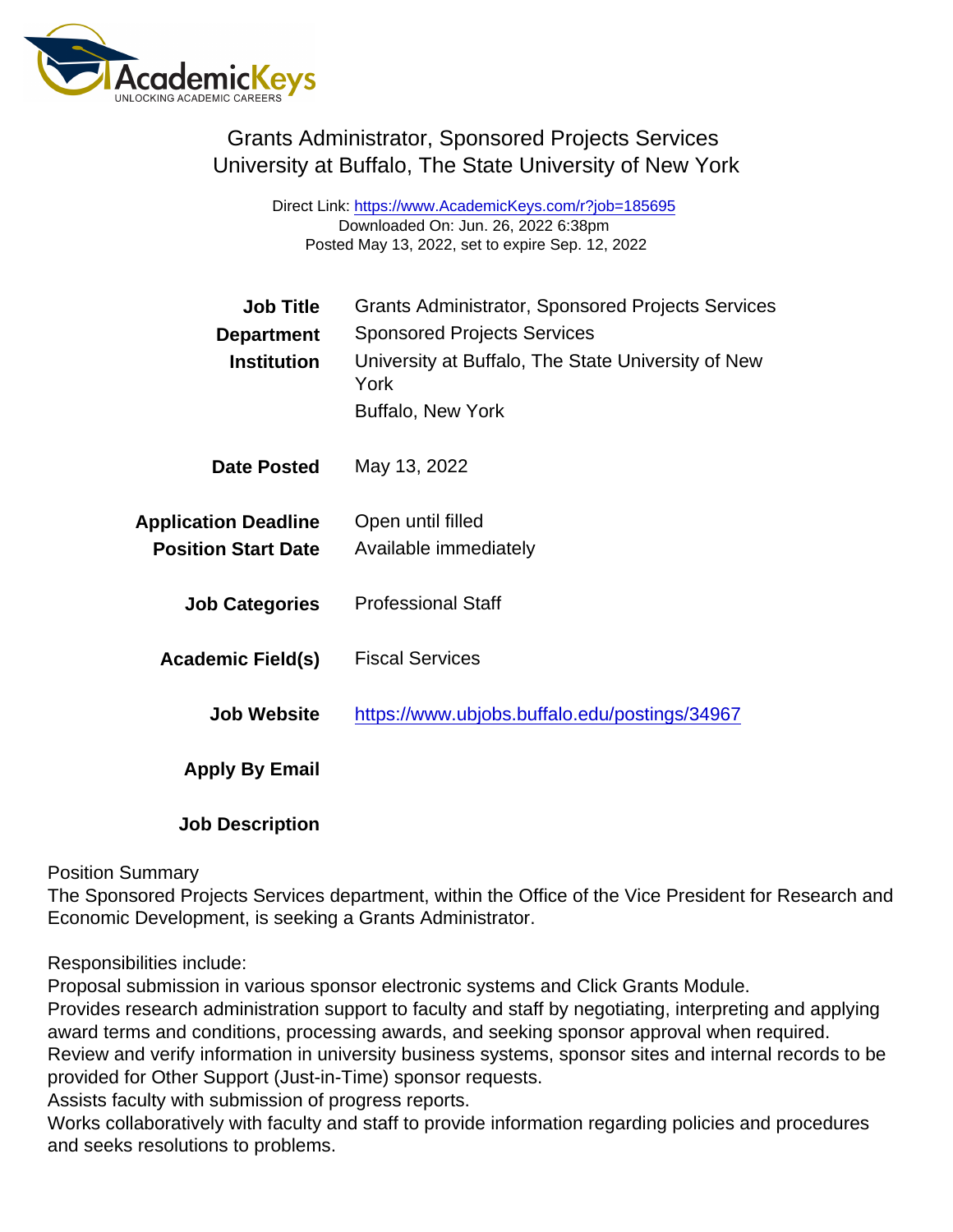# Grants Administrator, Sponsored Projects Services University at Buffalo, The State University of New York

Direct Link: <https://www.AcademicKeys.com/r?job=185695> Downloaded On: Jun. 26, 2022 6:38pm Posted May 13, 2022, set to expire Sep. 12, 2022

The Grants Administrator works in an apprentice/ assistant mode with one or more Grant Administrator colleagues, to learn policies and procedures for performing diversified and complex administrative functions for various Pre-Award and non-financial Post-Award activities of sponsored awards.

The Grants Administrator will be trained with expectation that a departmental portfolio will be assigned as to serve as the primary point of contact to oversee compliance with awarding agency terms and conditions and conformance to various policies and regulations.

A flexible work schedule may be an option for this position.

### Outstanding Benefits Package

Working at UB comes with benefits that exceed salary alone. There are personal rewards including comprehensive health and retirement plan options. We also focus on creating and sustaining a healthy mix of work, personal and academic pursuit – all in an effort to support your work-life effectiveness. Visit our benefits website to learn about our benefit packages.

## About The University at Buffalo

The University at Buffalo (UB) is one of America's leading public research universities and a flagship of the State University of New York system, recognized for our excellence and our impact. UB is a premier, research-intensive public university dedicated to academic excellence. Our research, creative activity and people positively impact the world. Like the city we call home, UB is distinguished by a culture of resilient optimism, resourceful thinking and pragmatic dreaming that enables us to reach others every day. Visit our website to learn more about the University at Buffalo.

### About Sponsored Projects Services

The Sponsored Projects Services department manages and supports the research infrastructure, provides stewardship of external funding for University researchers.

As an Equal Opportunity / Affirmative Action employer, the Research Foundation will not discriminate in its employment practices due to an applicant's race, color, religion, sex, sexual orientation, gender identity, national origin and veteran or disability status.

### Minimum Qualifications

Bachelor's Degree and at least 3 years of related experience, or an equivalent combination of education and experience.

Strong written and verbal communication skills.

Attention to detail and the ability to work with a high degree of accuracy

Ability to work in a diverse, deadline driven environment